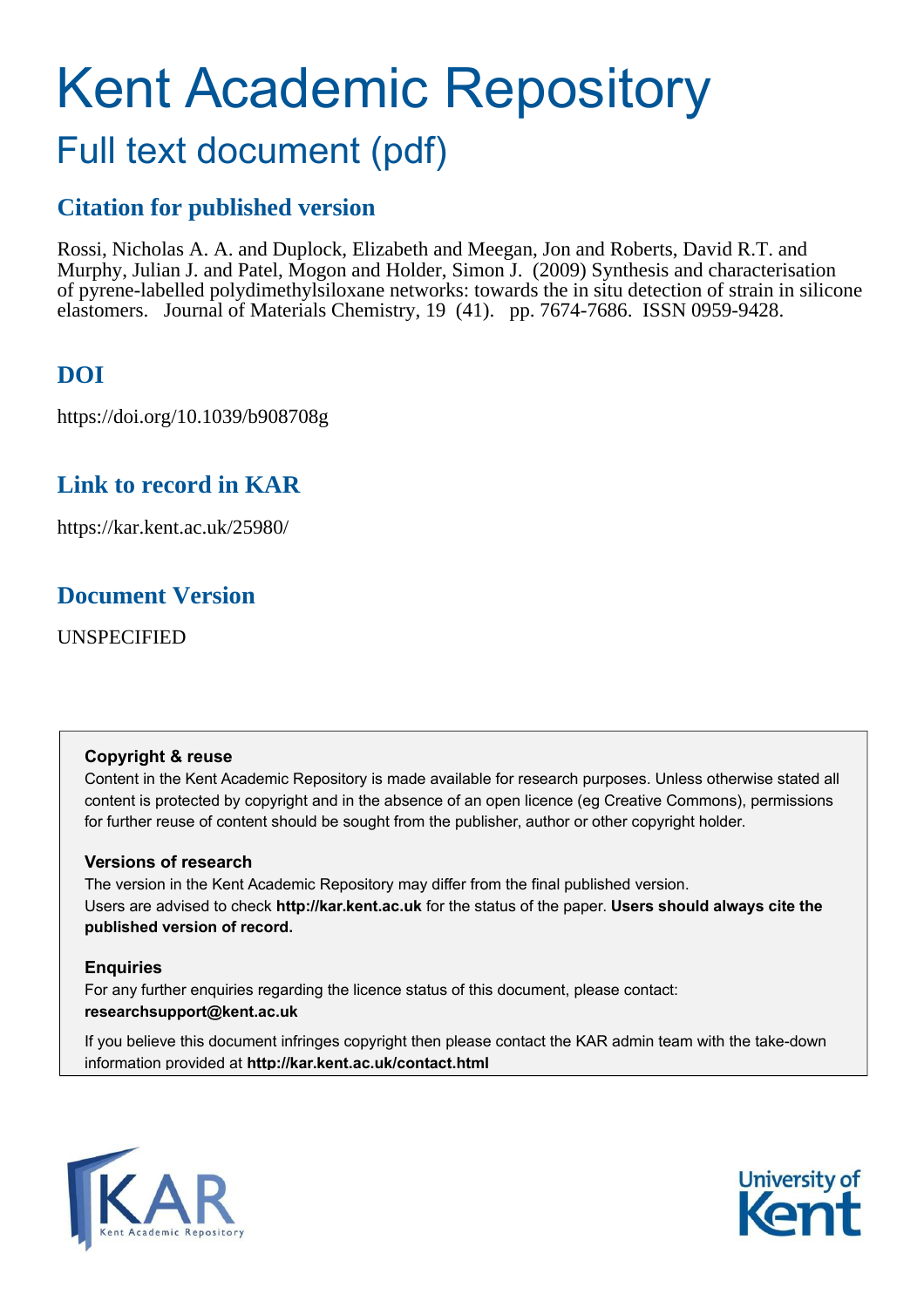### Synthesis and characterisation of pyrene-labelled polydimethylsiloxane networks: towards the in situ detection of strain in silicone elastomers†

Nicholas A. A. Rossi, $\ddagger^{*a}$  Elizabeth J. Duplock, ${}^a$  Jon Meegan, ${}^b$  David R. T. Roberts, ${}^a$  Julian J. Murphy, ${}^b$ Mogon  $\mathrm{Patel}^b$  and Simon J. Holder $^{\star a}$ 

Received 5th May 2009, Accepted 10th July 2009 First published as an Advance Article on the web 2nd September 2009 DOI: 10.1039/b908708g

Pyrene-substituted polyhydromethylsiloxanes (PHMS-Py*x*) were synthesised by the hydrosilylation reaction of prop-3-enyloxymethylpyrene with polyhydromethylsiloxane ( $M_n = 3700$ ). The ratio of pyrene substituent to Si–H unit was varied to afford a range of pyrene-functionalised polysiloxanes. These copolymers were subsequently incorporated into polydimethylsiloxane (PDMS) elastomers by curing *via* either Pt(0) catalysed hydrosilylation with divinyl-terminated PDMS ( $M_n = 186$ ) and tetrakis(dimethylsiloxy)silane, or  $Sn(II)$  catalysed condensation with  $\alpha, \omega$ -dihydroxyPDMS  $(M_n = 26\,000)$  and tetraethoxysilane. An alternative method involving the synthesis and integration of [3-(pyren-1-ylmethoxy)propyl]triethoxysilane (Py-TEOS) into PDMS elastomers was also investigated: a mixture of  $\alpha$ ,  $\omega$ -dihydroxyPDMS ( $M<sub>n</sub> = 26 000$ ), tetraethoxysilane, and Py-TEOS was cured using an  $Sn(II)$  catalyst. Certain of the resulting fluorescent pyrene-labelled elastomers were studied by differential scanning calorimetry and dynamic mechanical analysis. No significant changes were observed in the thermal or mechanical properties of the elastomers containing pyrene when compared to otherwise identical samples not containing pyrene. All of the pyrene-containing elastomers were demonstrated to be fluorescent under suitable excitation in a photoluminescent spectrometer. Two of the elastomers were placed in a photoluminescence spectrometer and subjected to cycles of extension and relaxation (strain  $= 0-16.7\%$ ) while changes in the emission spectra were monitored. The resulting spectra of the elastomer containing the  $PHMS-Py_{50}$  copolymers were variable and inconsistent. However, the emission peaks of elastomers containing Py-TEOS displayed clear and reproducible changes in fluorescence intensity upon stretching and relaxation. The intensity of the monomer and excimer emission peaks was observed to increase with elongation of the sample and decrease upon relaxation. Furthermore, the ratio of the intensities of the excimer : monomer peak decreased with elongation and increased with relaxation. In neither case was there appreciable hysteresis, suggesting that fluorescent labelling of elastomers is a valid approach for the non-invasive *in situ* monitoring of stress and strain in such materials.

#### 1. Introduction

The incorporation of fluorophores into polymeric materials has led to a number of end-user applications including light emitting diodes,<sup>1,2</sup> pressure-sensitive paints,<sup>3,4</sup> and thin film chemosensors.<sup>5</sup> Furthermore, investigations into methods whereby strain and deformation can be quantifiably measured using optical properties have led to interest in the development of fluorescent stress–strain sensors.<sup>6–8</sup> The concept of correlating optical properties with deformation is based on the following rationale: as an elastomer doped with a fluorophore undergoes deformation, changes in the polymer tensile state alter the local environment of the fluorophore. The change in environment and extent of deformation can then be measured spectroscopically. Fluorophores, such as pyrenes or carbazoles,<sup>9,10</sup> form excimers and can be used to follow changes in properties such as the architecture, film thickness, concentration, and morphology of a polymeric system. By correlating these properties with the intensity and wavelength of fluorescence, it is possible in principle to measure and predict certain physical changes and events such as mechanical failure. Fluorescent materials have a distinct advantage over other optically active materials and optical techniques since emission can be measured at the surface of polymer-coated objects. The non-destructive and non-invasive nature of fluorescence spectroscopy means deformation can be

*<sup>a</sup>Functional Materials Group, School of Physical Sciences, University of Kent, Canterbury, Kent, UK CT2 7NH. E-mail: S.J.Holder@kent.ac.uk; nick@rossi.net*

*<sup>b</sup>AWE, Reading, Berkshire, UK RG7 4PR*

<sup>†</sup> Electronic supplementary information (ESI) available: Fig. S1: (a) <sup>1</sup>H NMR and (b) <sup>13</sup>C NMR spectra of prop-3-enyloxymethylene in CDCl<sub>3</sub>. Fig. S2: FT-IR spectra of PHMS-Py<sub>50</sub> and PHMS-Py<sub>100</sub>. Fig. S3: (a) <sup>1</sup>H and (b) <sup>13</sup>C NMR spectra of  ${}^{1}$ H and (b)  ${}^{13}$ C NMR spectra of [3-(pyren-1-ylmethoxy)propyl]triethoxysilane (Py-TEOS) in CDCl<sub>3</sub>. Fig. S4: stress–strain plots from DMA of PHMS-Py*<sup>x</sup>* and Py-TEOS containing elastomers measured at 40 °C. Table S1: thermal transitions for elastomer samples recorded on first heating run at 10  $^{\circ}$ C min<sup>-1</sup>. Fig. S5: UV-vis spectra of PHMS-Py<sub>50</sub> and 1-pyrenemethanol in THF. Procedure for Soxhlet extraction. Fig. S6: comparison of photoluminescent spectra of Sn7 (Py-TEOS), Pt13 (PHMS-Py<sub>50</sub>) and Pt16 (PHMS-Py<sub>100</sub>) before and after Soxhlet extraction with THF. See DOI: 10.1039/b908708g

<sup>‡</sup> *Current address*: University of British Columbia, Center for Blood Research, Department of Pathology & Laboratory Medicine, Vancouver, BC, Canada V6T 1Z3.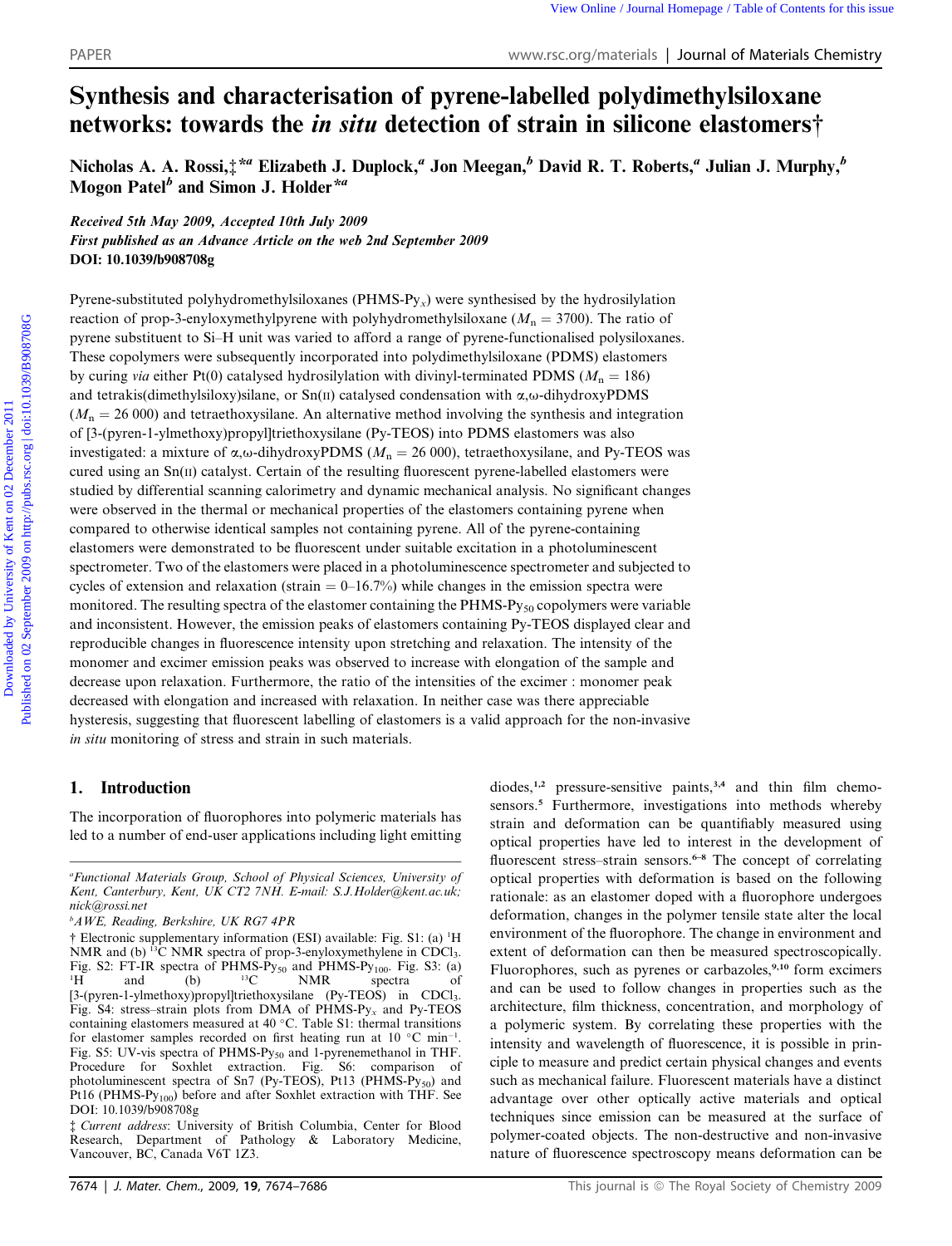measured *in situ*. For example, mechanical strain sensing on polystyrene/polyisoprene networks has been observed using strain probes based on carbazole compounds.<sup>7</sup> To our knowledge, an accurate system has yet to be developed since data are difficult to reproduce without a relatively large degree of error.

Although polysiloxane-based elastomers are found in numerous applications ranging from elastomeric sealants to contact lenses,<sup>11</sup> examples of fluorescent polysiloxanes are relatively rare.<sup>12</sup> A non-destructive means of analysing the mechanical response of such materials to stress *in situ* is highly desirable and could be expected to find widespread use. The combination of pyrene with polysiloxane *via* the hydrosilylation of poly(methylhydrosiloxane) (PHMS) with vinyl-functionalised 1-ethylpyrene was reported in 1995 by Bisberg *et al.*<sup>2</sup> The 1-ethylpyrene precursor had a fluorescence emission centred around 400 nm and upon attachment to the polysiloxane backbone, a bathochromically shifted emission peak around 490 nm was observed indicative of excimer formation. Other examples of the incorporation of pyrene and also vinyl-functionalised carbazoles onto polysiloxanes have also been demonstrated.<sup>13</sup> The fluorescence properties of telechelic, pyrene-labelled PDMS films were measured as a function of film thickness and temperature,<sup>14</sup> achieved by measuring the ratio of excimer to monomer intensities  $(I_E/I_M)$  which decreased as film thickness decreased. Other reports describe pyrene-doped epoxy resins which were used to measure the change in fluorescence as a function of deformation,<sup>8</sup> while pyrene fluorescence has routinely been used to detect the extent of micelle formation.<sup>15,16</sup> Polymers such as polyethylene,<sup>17,18</sup> poly(methyl methacrylate),<sup>19</sup> polystyrene,<sup>20</sup> and polysiloxanes<sup>2</sup> have incorporated pyrene as either a marker or a probe.

In this paper, the synthesis of a simple fluorescent elastomer system based on pyrene labels suitable for the non-invasive, *in situ* monitoring of strain in an elastomer is presented. The relatively long singlet excited state fluorescence lifetime and high fluorescence quantum yield of pyrene make it an ideal choice of fluorophore.<sup>21</sup> One disadvantage of simply incorporating pyrene into a polymeric matrix is that the limited solubility/miscibility of pyrene can lead to phase separation in the matrix and furthermore pyrene has been shown to leach from polymeric matrices severely hampering the lifetime and reproducibility of such systems.<sup>22</sup> Consequently the covalent attachment of pyrene to an elastomer matrix was necessary. A further requirement for a noninvasive fluorescent probe in real-world applications is that the inclusion of the probe does not significantly alter the physical properties of the elastomer and must therefore be included at very low concentrations in a non-intrusive manner. Two approaches for synthesising functionalised pyrene molecules and macromolecules suitable for incorporation into polydimethysiloxane-based elastomers are described. Firstly, allyl functionalised pyrene was conjugated onto short PDMS chains *via* hydrosilylation and subsequently incorporated into elastomeric networks *via* cross-linking through further hydrosilylation. Secondly, a triethoxysilane functionalised pyrene cross-linker molecule was synthesised and incorporated into elastomeric networks formed using  $Sn(II)$  catalysts. The structures of the precursor molecules and polymers were confirmed using NMR spectroscopy and gel permeation chromatography (GPC), while a comparison of the physical and thermal properties of the

resulting networks was carried out using differential scanning calorimetry (DSC) and dynamic mechanical analysis (DMA). The fluorescent response of these materials under applied stress suggests this simple fluorescent elastomer system could potentially be suitable for the non-invasive, *in situ* monitoring of strain in an elastomer.

#### 2. Experimental

#### 2.1 Materials

1-Pyrenemethanol (98%), acryloyl chloride (98%), allyl bromide (99%), Karstedt's catalyst (platinum(0)-1,3-divinyl-1,1,3,3-tetramethyldisiloxane complex, 3 wt% solution in xylenes), triethoxysilane (95%), triethylamine (99%), sodium hydride (60% dispersion in mineral oil), and poly(hydromethylsiloxane) ( $M_n =$ 1700–3200 in product literature,  $M_n = 3700$  by end-group analysis *via* <sup>1</sup>H NMR) were purchased from Aldrich and used as received. Hydroquinone (99% (HPLC), Fluka), silica gel 60 (0.040–0.063 mm, 230–400 mesh, Lancaster), polydimethylsiloxane silanol-terminated (DMS-S31) ( $M_{\rm w}$  26 000, ABCR), tetrakis(dimethylsiloxy)silane (TDSS) (97%, ABCR), tin(II) 2-ethylhexanoate (95%, Sigma), and vinyldimethylsiloxy terminated polydimethylsiloxane (DMS-V00)  $(M_w 186, ABCR)$ were used as received.

Dichloromethane (AR grade), acetonitrile (AR, anhydrous), ethyl acetate (AR grade), hexane fraction from petroleum (LR grade), and methanol (AR grade) were used as received from Fischer. Tetrahydrofuran was pre-dried over magnesium sulfate and sodium wire, then distilled over benzophenone immediately prior to use. Toluene was pre-dried over magnesium sulfate and sodium wire, then distilled over sodium wire immediately prior to use.

#### 2.2 Apparatus

 $H$ , <sup>13</sup>C and <sup>29</sup>Si nuclear magnetic resonance (NMR) spectra were recorded at 30 °C using a JEOL GX-270 spectrometer from solutions in CDCl<sub>3</sub>. Infra-red spectra were collected using a Thermo Nicolet Avatar 360 FT-IR spectrometer. UV-vis spectroscopic analysis was performed on a UNICAM UV-500 UV-visible spectrometer. Excitation and emission spectra were collected using a Varian CARY Eclipse fluorescence spectrophotometer and a Perkin Elmer LS 50 B luminescence spectrometer. Mixing of the elastomer mixtures was achieved using a NuSil corporation DAC 150FV2-K Speedmixer. Freeze drying was carried out using a Heo Drywinner. Thermal analysis was carried out on a TA Instruments DSC2910 calibrated with indium. Dynamic mechanical analysis (DMA) was performed on *ca.* 10 mm diameter and 2 mm deep spherical pad of PDMS material using a TA instruments DMA Q800 instrument fitted with a compression head. All reactions were carried out under dry, inert conditions using Schlenk-line techniques. Elastomers were formed in PTFE circular moulds (mould diameter  $= 6.0$  cm, height  $= 0.2$  cm).

#### 2.3 Syntheses

2.3.1 Prop-3-enyloxymethylpyrene. 1-Pyrenemethanol (4.00 g, 0.0172 mol) and sodium hydride in mineral oil (NaH, 1.03 g,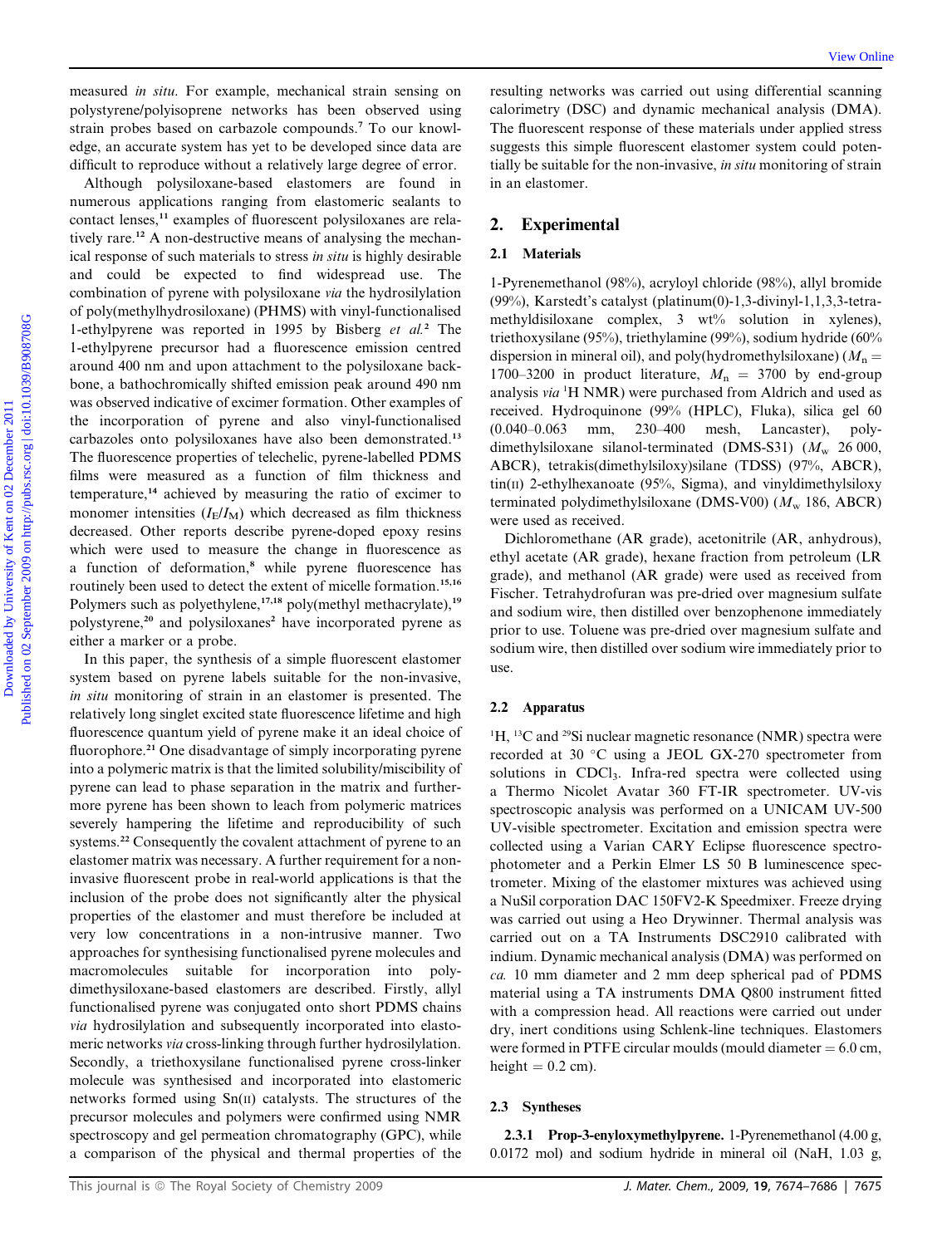0.0258 mol) were added to a 100 ml dry 50 : 50 toluene–tetrahydrofuran mixture in a 250 ml round-bottomed flask fitted with a condenser. The mixture was heated to 70 °C. After 2 h, the solution was cooled and allyl bromide (3.12 g, 0.0258 mol) was added dropwise *via* a syringe. The mixture was then heated to 70 °C and heated for 24 h. After cooling, excess sodium hydride was removed by the addition of methanol. The solution was filtered and toluene evaporated off. Excess starting material was removed *via* a silica gel column using a 50 : 50 mixture of ethyl acetate and hexane. In these solvents the product had an  $R_f$  value of 0.64. Mineral oil was removed by dissolving the product in acetonitrile (20 ml) and washing with hexane (4  $\times$  15 ml). The product was obtained as a yellow oil in 49% yield.

 $\delta_H$  (270 MHz; CDCl<sub>3</sub>): 4.19 (dt, 2H, OCH<sub>2</sub>, J = 5.68, 1.48 Hz); 5.25 (s, 2H, CH<sub>2</sub>O); 5.30 ppm (ddt, 1H, *CHCH<sup>cis</sup>H<sup>trans</sup>*,  $J = 9.76$ , 1.73, 1.24 Hz); 5.41 ppm (qd, 1H, *CHCH<sup>cis</sup>H<sup>trans</sup>*, *J* = 17.23, 1.61 Hz); 6.08 ppm (ddt, 1H, *CHCHH*,  $J = 16.06, 10.37, 5.68$  Hz); 8.01 ppm (m, 4H, *ArH*); 8.16 ppm (m, 4H, *ArH*); 8.37 ppm (d, 1H,  $ArH$ ,  $J = 9.26$  Hz).  $\delta_C$  (68 MHz; CDCl<sub>3</sub>): 70.61 ppm (OCH<sub>2</sub>); 71.27 ppm (*C*H<sub>2</sub>O); 117.41 ppm (*C*HCH<sub>2</sub>); 123.43–131.42 ppm (15 Ar*C*); 131.42 ppm (Ar*CCH*<sub>2</sub>); 134.81 ppm (*CH*<sub>2</sub>CH).

In a modified method a procedure identical to that outlined above was followed but using NaH powder in place of the NaH in mineral oil suspension. The product was obtained as a yellow oil in 71% yield (4.18 g).

2.3.2 Poly(hydromethylsiloxane-co-methyl(propoxymethylpyrenyl)siloxane) (PHMS-Py<sub>x</sub>). Prop-3-enyloxymethylpyrene (0.30 g, 0.0011 mol) was added to a solution of PHMS  $(M_n 1700-3200;$ 0.0883 g,  $2.39 \times 10^{-5}$  mol) in toluene (10 ml). Karstedt's catalyst solution (10  $\mu$ l, 6.7  $\times$  10<sup>-7</sup> mol) was added and the solution was then heated to 75 °C. After 4 h, the toluene was removed under reduced pressure. The product was purified by dissolving in a minimum amount of acetonitrile and precipitating in hexane. A centrifuge was used to separate the product (which formed a suspension in hexane). The procedure was repeated to synthesise a range of PHMS-*co*-Py*<sup>x</sup>* copolymers containing various Si–H to pyrene molar ratios (Table 1).

 $\delta_H$  (270 MHz; CDCl<sub>3</sub>): 0.0 (s, 3H, SiCH<sub>3</sub>); 0.5 (t, 2H, SiCH<sub>2</sub>); 3.3 (m, 2H, CH<sub>2</sub>CH<sub>2</sub>CH<sub>2</sub>); 3.3 (t, 2H, CH<sub>2</sub>CH<sub>2</sub>O); 4.7 (s, 2H, OCH<sub>2</sub>); 4.7 (s, 1H, SiH); 7.4–8.3 (m, 9H, ArH).  $\delta$ <sub>C</sub> (67.8 MHz; CDCl3): 0 (Si*C*H3); 13 (Si*C*H2); 24 (CH2*C*H2CH2); 72 (*C*H2CH2O); 74 (O*C*H2C); 122–134 (Ar*C*).

2.3.3 [3-(Pyren-1-ylmethoxy)propyl]triethoxysilane. Triethoxysilane (0.43 g, 0.48 ml, 0.0026 mol) and prop-3-enyloxymethylpyrene (1.05 g, 0.0039 mol) were added to dry toluene (20 ml) in a 100 ml round-bottomed flask fitted with a condenser.

Table 1 Pyrene functionalised polyhydromethylsiloxanes

| Copolymer             | $SiH^a$ (%)                                                   | Pyrene <sup><math>a</math></sup> (%) | Solubility <sup>b</sup> |
|-----------------------|---------------------------------------------------------------|--------------------------------------|-------------------------|
| $PHMS-Py_{10}$        | 90                                                            | 10                                   | Insoluble               |
| $PHMS-Py_{50}$        | 50                                                            | 50                                   | Soluble                 |
| PHMS-Py <sub>80</sub> | 20                                                            | 80                                   | Soluble                 |
| PHMS-Py <sub>90</sub> | 10                                                            | 90                                   | Soluble                 |
| $PHMS-Pv100$          | $\theta$                                                      | 100                                  | Soluble                 |
|                       | $a$ Molar unit percentage. $b$ In THF and CDCl <sub>3</sub> . |                                      |                         |

Karstedt's catalyst solution (10 µl,  $6.7 \times 10^{-7}$  mol) was added to the solution which was heated to 70  $\mathrm{^{\circ}C}$  overnight. Toluene was removed under reduced pressure and the mixture was flushed through a small silica column to remove starting material and catalyst. Analysis by TLC showed the presence of isomeric material, which was removed *via* a silica gel column using dichloromethane as the eluent.

 $\delta_H$  (270 MHz; CDCl<sub>3</sub>): 0.96 ppm (t, 2H, SiCH<sub>2</sub>,  $J = 8.28$  Hz); 1.19 ppm (t, 9H, OCH<sub>2</sub>CH<sub>3</sub>,  $J = 7.04$  Hz); 1.79 ppm (q, 2H,  $SiCH_2CH_2$ ,  $J = 6.67-6.79$  Hz); 3.60 ppm (t, 2H,  $SiCH_2CH_2CH_2$ , *J* = 6.67 Hz); 3.78 ppm (q, 6H, O*CH*<sub>2</sub>CH<sub>3</sub>, *J* = 6.92 Hz); 5.21 ppm (s, 2H, Ar*CH*2O); 8.01 ppm (m, 4H, *ArH*); 8.16 ppm (m, 4H, *ArH*); 8.37 ppm (d, 1H, *ArH*,  $J = 9.26$  Hz).  $\delta_C$  (67.8 MHz; CDCl<sub>3</sub>): 6.99 ppm (SiCH<sub>2</sub>); 18.63 ppm (OCH<sub>2</sub>CH<sub>3</sub>); 23.54 ppm  $(SiCH_2CH_2);$  58.69 ppm  $(SiCH_2CH_2CH_2);$  71.75 ppm (O*C*H2CH3); 73.14 ppm (Ar*C*H2O); 123.67–132.21 ppm (15Ar*C*); 132.21 ppm  $(ArCCH_2)$ .

2.3.4 PDMS elastomers. The appropriate PDMS (silanol or vinyl-terminated) (9.00 g, 3.46  $\times$  10<sup>-4</sup> mol), pyrene-labelled compound (Py-TEOS or PHMS*x*Py*y*), cross-linking agent (TEOS or TDSS) and catalyst  $(tin(II) 2-ethylhexanoate)$  or Karstedt's catalyst) were added to a plastic beaker and speed-mixed (3600 rpm) for 10–20 s before being poured into a circular Perspex mould. The material was isostatically pressed under 5 tonnes of applied pressure for 10 min before the clear, homogeneous elastomer was removed. The elastomers were stored in zip-lock plastic bags filled with argon. The exact quantities of material used in each preparation are given in Table 2.

#### 2.4 Fluorescence spectroscopy of elastomers

The elastomers were cut into rectangles of approximately 10 mm by 22 mm, and clamped to an apparatus which enabled the elastomer strips to be held in place within the fluorimeter at an angle 45° to the incident beam. The apparatus, which consisted of a clamp stand and a Micro Vice Holder (S. T. Japan-EuropeGmBH) was used to stretch (15 mm between clamps) the elastomer films by measurable 0.5 mm increments from 0–2.5 mm (0–16.7% strain).

#### 2.5 Mechanical analysis (DMA)

Materials were analysed for stress-strain behaviour at 25  $\rm{^{\circ}C}$  and 40 °C using DMA based, controlled compression release cycling. The test was conducted using a 1 cm diameter disk of material at room temperature (25 °C). A low preload strength (0.05 N) was applied to the sample prior to ramping the force to 18 N at a rate of  $3$  N min<sup>-1</sup>, followed by allowing the applied force to return to  $0.05$  N at a rate of 3 N min<sup>-1</sup>.

#### 2.6 Thermal analysis (DSC)

DSC traces were collected on as-prepared samples (*ca.* 10 mg) of material hermetically sealed in Al DSC pans. Samples were referenced to an empty pan and the temperature scale was calibrated to an indium standard between  $-150$  and 300 °C. The sample cell was cooled to  $ca. -170$  °C using liquid nitrogen at  $10^{\circ}$ C min<sup>-1</sup> and the instrument was set to collect data from  $-150$ to 50 °C on the first heating scan, ramping *T* at 10 °C min<sup>-1</sup>.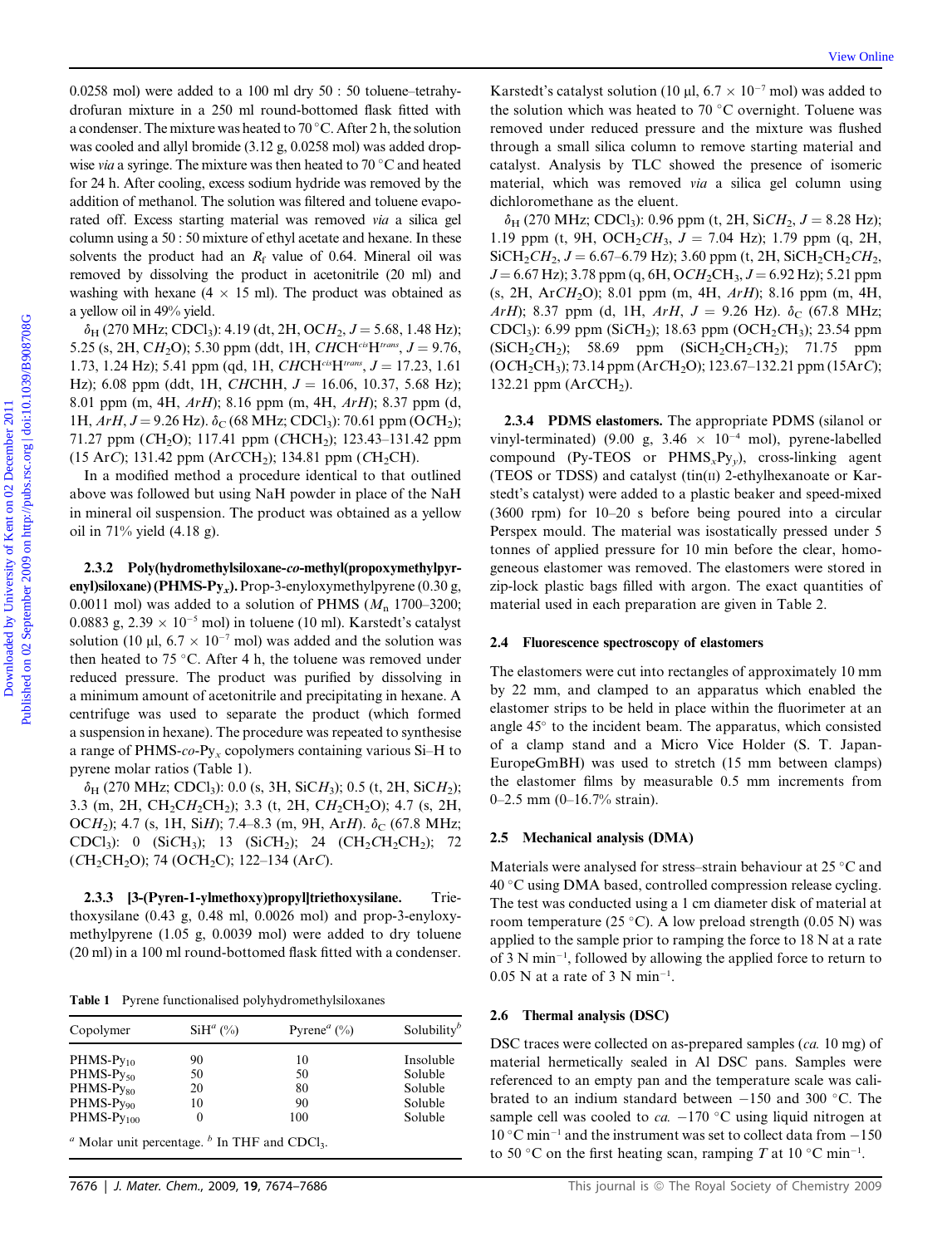|                                 | Table 2 Compositions and appearance of PDMS elastomers                                                                                                     |                             |                                                                                                                             |                                  |                                                   |                      |                                                                                                                                                                                                                                                                |
|---------------------------------|------------------------------------------------------------------------------------------------------------------------------------------------------------|-----------------------------|-----------------------------------------------------------------------------------------------------------------------------|----------------------------------|---------------------------------------------------|----------------------|----------------------------------------------------------------------------------------------------------------------------------------------------------------------------------------------------------------------------------------------------------------|
| Elastomer <sup>a</sup>          | Pyrene component                                                                                                                                           | Weight percent <sup>o</sup> | Initial Appearance                                                                                                          | <b>SMGG</b>                      | TEOS                                              | TDSS                 | Catalyst                                                                                                                                                                                                                                                       |
|                                 | PHMS-Py <sub>50</sub>                                                                                                                                      |                             | Clear                                                                                                                       | $\alpha$ , $\omega$ -HO, 9.00 g, | $0.14$ g, $6.72 \times 10^{-4}$ mol               |                      | Tin(II) 2-ethylhexanoate, 0.347 g,                                                                                                                                                                                                                             |
| $\frac{5}{2}$                   | PHMS-Py <sub>50</sub><br>PHMS-Py <sub>50</sub>                                                                                                             | 0.05<br>$\overline{1}$      | Clear                                                                                                                       | $3.46 \times 10^{-4}$ mol        |                                                   |                      | $8.57 \times 10^{-4}$ mol                                                                                                                                                                                                                                      |
|                                 | PHMS-P <sub>V50</sub>                                                                                                                                      |                             | Clear<br>Clear, yellow                                                                                                      |                                  |                                                   |                      |                                                                                                                                                                                                                                                                |
| $\frac{\text{Snd}}{\text{Snd}}$ | Pv-TEOS                                                                                                                                                    |                             | Clear                                                                                                                       | $\alpha$ , ω-HO, 9.00 g,         | $0.14 \text{ g}, 6.72 \times 10^{-4} \text{ mol}$ |                      | Tin(II) 2-ethylhexanoate, 0.347 g,                                                                                                                                                                                                                             |
| $\mathrm{Sn}7$                  | Py-TEOS                                                                                                                                                    | 0.05                        | $\begin{array}{l} \text{Clear} \\ \text{Clear} \\ \text{Clear} \\ \text{Clear} \\ \text{Clear} \\ \text{Clear} \end{array}$ | $3.46 \times 10^{-4}$ mol        |                                                   |                      | $8.57 \times 10^{-4}$ mol                                                                                                                                                                                                                                      |
|                                 | Py-TEOS                                                                                                                                                    | $\overline{1}$              |                                                                                                                             |                                  |                                                   |                      |                                                                                                                                                                                                                                                                |
|                                 | Py-TEOS                                                                                                                                                    |                             |                                                                                                                             |                                  |                                                   |                      |                                                                                                                                                                                                                                                                |
|                                 | None                                                                                                                                                       | $-$ Blank                   |                                                                                                                             |                                  |                                                   |                      |                                                                                                                                                                                                                                                                |
|                                 | PHMS-Py <sub>50</sub>                                                                                                                                      | 0.02                        |                                                                                                                             | $\alpha$ , ω-Vinyl, 2.00 g,      |                                                   | $7.05 g, 0.022 m$ ol | Karstedts catalyst                                                                                                                                                                                                                                             |
|                                 | PHMS-Py <sub>50</sub>                                                                                                                                      | $\mathbf{\overline{c}}$     | Bubbles, brown                                                                                                              | $0.0107$ mol                     |                                                   |                      | $(20 \mu l, 1.3 \times 10^{-8} \text{ mol})$                                                                                                                                                                                                                   |
|                                 | PHMS-Py <sub>50</sub>                                                                                                                                      |                             | Opaque, yellow<br>Clear                                                                                                     |                                  |                                                   |                      |                                                                                                                                                                                                                                                                |
|                                 | None                                                                                                                                                       | $-$ Blank                   |                                                                                                                             |                                  |                                                   |                      |                                                                                                                                                                                                                                                                |
|                                 | PHMS-P <sub>V100</sub>                                                                                                                                     |                             | Clear, yellow                                                                                                               | $\alpha, \omega - H$ O, 9.00 g,  | $0.14 \text{ g}, 6.72 \times 10^{-4} \text{ mol}$ |                      | Tin(II) 2-ethylhexanoate, 0.347 g,                                                                                                                                                                                                                             |
|                                 | PHMS-Py <sub>80</sub>                                                                                                                                      |                             | Clear                                                                                                                       | $3.46 \times 10^{-4}$ mol        |                                                   |                      | $8.57 \times 10^{-4}$ mol                                                                                                                                                                                                                                      |
| Sn18                            | PHMS-Py <sub>80</sub>                                                                                                                                      |                             | Clear, yellow                                                                                                               |                                  |                                                   |                      |                                                                                                                                                                                                                                                                |
|                                 | $\alpha$ Sn( $\pi$ ) cured elastomers Sn1-Sn10, Sn16-Sn19; PDMS(OH), (9.0<br>Pt15; PDMS(vinyl) <sub>2</sub> (4.5 g), TDSS (0.2 g), Karstedt's catalyst (20 |                             |                                                                                                                             |                                  |                                                   |                      | g), TEOS (0.14 g), Sn catalyst (0.347 g) and pyrene-containing compound (PHMS-Py <sub>x</sub> or Py-TEOS). Pt(0) cured elastomers Pt11–<br>µl) and percentage of PHMS-Py <sub>so</sub> . <sup>6</sup> Weight percentage of pyrene based on total weight percen |

3.1 Synthesis and characterisation of prop-3-

3. Results and discussion

enyloxymethylpyrene

ments since non-covalently bonded pyrene molecules are known to migrate through and leach from polymeric materials,<sup>22</sup> and therefore the content and homogeneity of the material would not remain constant over a period of time. With the expressed aim of chemically attaching fluorophores into a cross-linked network, polysiloxane copolymers containing both reactive Si–H sites and pyrene moieties were synthesised. There are several methods whereby functional groups can be attached to polysiloxane backbones, including dehydrocoupling, hydrosilylation, and solvolysis reactions. For dehydrocoupling reactions, an Si–H containing polymer such as poly(hydromethylsiloxane), PHMS, is reacted with 1-pyrenemethanol in the presence of platinum, boron, or rhodium catalyst.<sup>23</sup> This methodology was not followed here since the Si–O–C linkages connecting the siloxane backbone with the pyrene moieties can undergo hydrolytic cleavage over time. For most medium to long-term monitoring of strain in elastomers, such potential sites of instability need to be avoided. Hence, the

The chemical bonding of the pyrene moiety to the siloxane



Scheme 1 Synthesis of prop-3-enyloxymethylene, pyrene-polyhydromethylsiloxane (PHMS-Py*x*) copolymers and [3-(pyren-1-ylmethoxy)propyl]triethoxysilane (Py-TEOS).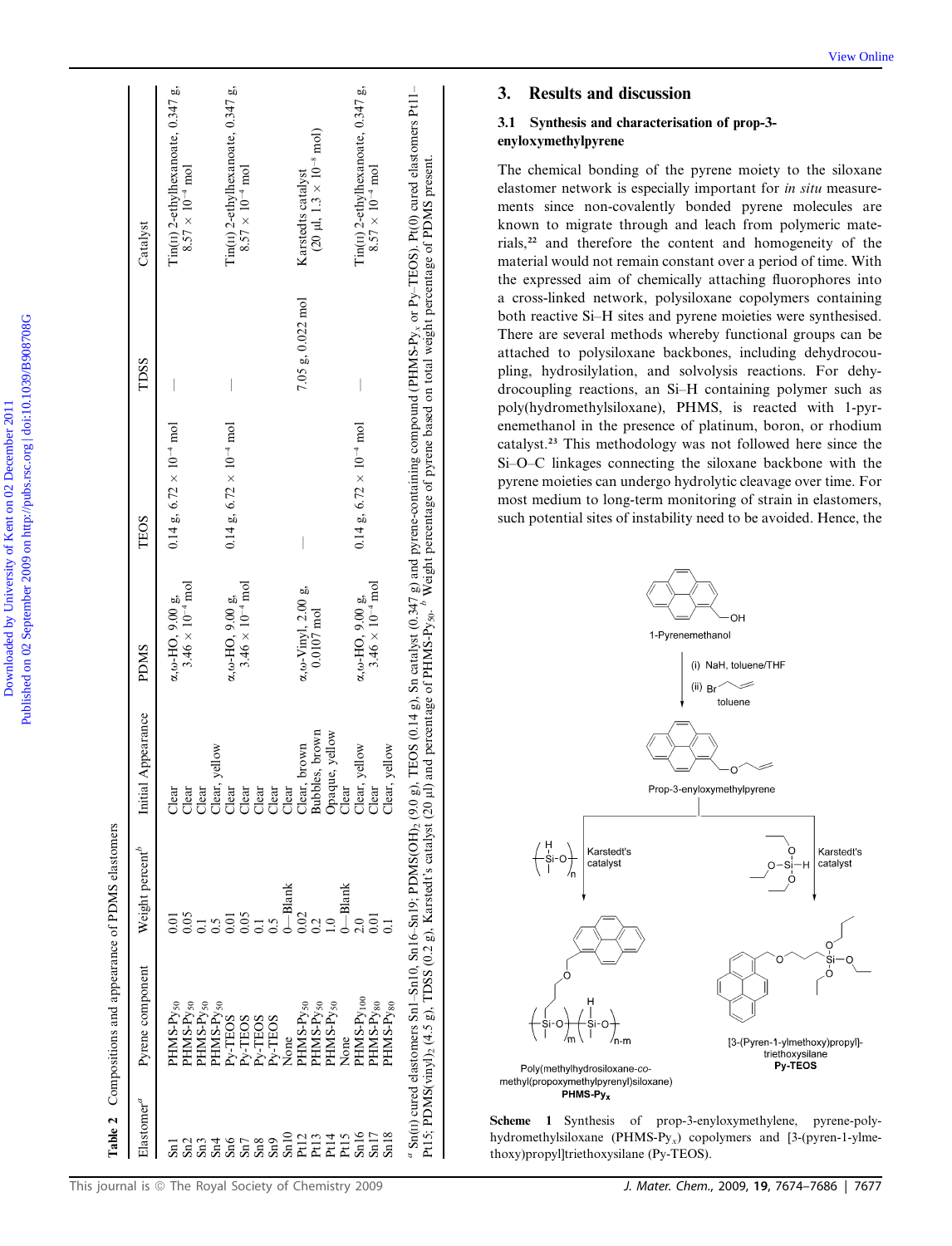main focus of the synthetic work presented here involves hydrosilylation reactions, whereby pyrene is attached *via* a substantially more stable Si–C bond. To this end an allylfunctionalised pyrene, prop-3-enyloxymethylpyrene, was synthesised by the addition of allyl bromide to deprotonated 1-pyrenemethanol (Scheme 1). Purification was achieved using flash chromatography and the structure was confirmed using <sup>1</sup>H and <sup>13</sup>C NMR spectroscopy (ESI†, Fig. S1).

#### 3.2 Synthesis of poly(hydromethylsiloxane-comethyl(propoxymethylpyrenyl)siloxane)s (PHMS- $Py_x$ )

A range of copolymers (PHMS-Py<sub>10</sub> to PHMS-Py<sub>90</sub>) were synthesised by reacting prop-3-enyloxymethylpyrene with PHMS  $(M_n = 3700)$  in the presence of a Pt catalyst (Scheme 1). By varying the molar ratio of prop-3-enyloxymethylpyrene to Si–H groups in the PHMS from 0.1 : 1 to 1 : 1, the percentage of Si–H sites in the final copolymers could be varied from 0–90% (Table 1). The resulting crude polymers were purified by passing the reaction mixture through a short silica column to remove the platinum catalyst. Toluene was removed before dissolving the polymer in acetonitrile and precipitating into hexane. In all cases gel-like solids were formed, and often had to be centrifuged in order to separate them from the solvent mixture. By reprecipitating the copolymer three or four times, products (PHMS-Py*x*) containing no unattached pyrene (as determined by  ${}^{1}$ H and  ${}^{13}$ C NMR) were recovered. Impurities removed from the final product included unreacted pyrene and an isomer, prop-2-enyloxymethylpyrene, which is known to form during Pt-catalysed hydrosilylation reactions.<sup>24</sup> Unfortunately, the synthesis of 10% pyrene-substituted PHMS (PHMS- $Py_{10}$ ) gave a predominantly insoluble material during the purification process. The relatively high abundance of Si–H groups and the presence of platinum catalyst promote cross-linking especially when exposed to air.

PHMS-Py<sub>50</sub>, PHMS-Py<sub>80</sub>, PHMS-Py<sub>90</sub> and PHMS-Py<sub>100</sub> did not fully precipitate from hexane and did not separate easily from the solvent mixture; consequently some product was lost during purification resulting in relatively low yields  $(\sim 50\%)$  of the products. <sup>1</sup>H and <sup>13</sup>C NMR spectroscopy confirmed the structure and purity (typical NMR spectra are shown in Fig. 1). Since the Si–H groups have a <sup>1</sup>H NMR shift around 4.7 ppm, they are obscured by overlapping  $OCH<sub>2</sub>-Py$  peaks from the substituted pyrene compounds. Therefore it was difficult to determine the exact percentage of Si–H groups remaining along the backbone without a certain degree of error. Comparison of the integrals from the pyrene aromatic peaks to the methyl polysiloxane peaks gave an indirect determination of the presence of Si–H but it must be emphasised that this is only an estimate. Potential side reactions such as hydrolysis or condensation catalysed by Pt occurring at Si–H groups can lead to an incorrect calculation of Si–H. Furthermore the crude materials were passed through a short silica column in order to remove Pt which could also lead to SiH groups being hydrolysed since silica is hydrophilic.

FT-IR spectroscopy displayed distinctive peaks at  $2153 \text{ cm}^{-1}$ (Si–H stretch) for all polymers where an excess of PHMS was reacted with the allyl-functionalised pyrene PHMS-Py<sub>50</sub>, PHMS-Py<sub>80</sub>, PHMS-Py<sub>90</sub> (typical spectrum is given in ESI<sup>†</sup>, Fig. S2). Where substitution of PHMS approached  $100\%$  (PHMS-Py<sub>100</sub>)



Fig. 1 (a)  $^1$ H and (b)  $^1$ <sup>3</sup>C NMR spectra of pyrene-polyhydromethylsiloxane  $(PHMS-Py_{80})$ .

only a minimal Si–H signal was observed. However, the FT-IR spectrum of PHMS-Py<sub>50</sub> (Fig. S2†) shows that this polymer contains a lot of SiOH groups (the broad band at about  $3300 \text{ cm}^{-1}$ ) and the SiOSi band is much broader than the one found in  $PHMS-Py_{100}$  which can be indicative of some degree of polymer cross-linking. A full understanding of the degree of substitution and the final nature of the polymeric materials could be obtained through <sup>29</sup>Si NMR analysis which was unfortunately not conducted. Future syntheses of these materials will be subject to more rigorous analysis.

#### 3.3 Synthesis of triethoxy functionalised pyrene, [3-(pyren-1 ylmethoxy)propyl]triethoxysilane (Py-TEOS)

To investigate the fluorescent properties of elastomers containing fluorophores at the cross-linking sites (as opposed to those existing as side groups along the polymer backbone), a pyrene molecule functionalised with TEOS was synthesised. Following a previously published method,<sup>25</sup> pyrene was functionalised with a suitable alkoxysilane group. In order for pyrene to be incorporated into the Sn(II) catalysed condensation reaction, hydrosilylation of prop-3-enyloxymethylpyrene with triethoxysilane (Scheme 1) to give [3-(pyren-1-ylmethoxy)propyl]triethoxysilane (Py-TEOS) was carried out. The compound was purified by flash chromatography using dichloromethane as the eluent and obtained in 49% yield. By varying the method slightly and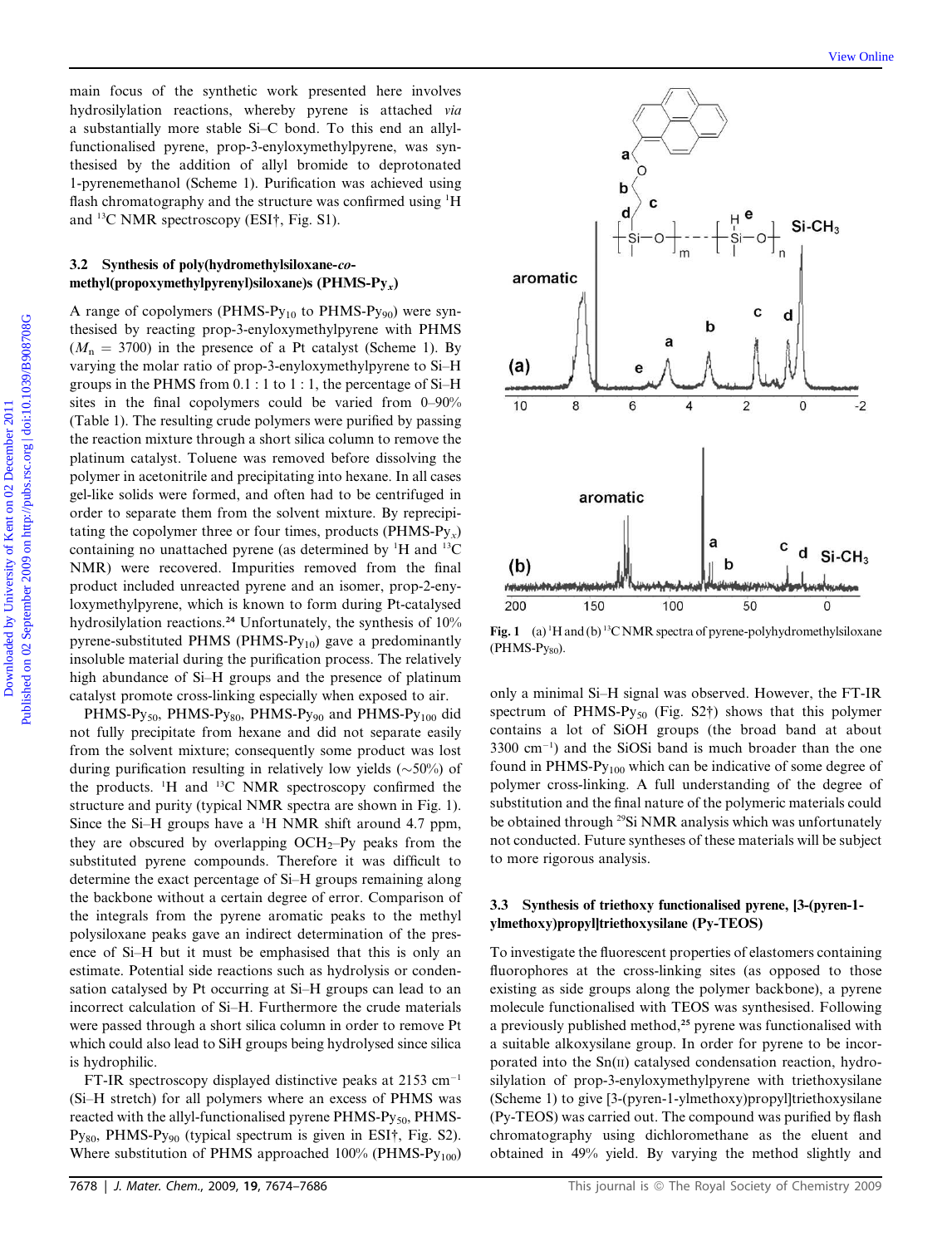employing solid NaH the yields were increased to 71% by removing the need to remove the mineral oil from the crude product. Characterisation was carried out *via* <sup>1</sup>H and <sup>13</sup>C NMR spectroscopy (ESI†, Fig. S3).

#### 3.4 PDMS elastomer synthesis—Sn catalysed condensation method

Elastomers were synthesised following two methodologies, *via* Sn(II)catalysed condensation of hydroxyl-terminated polydimethylsiloxane (PDMS(OH)<sub>2</sub>) or *via* Pt(0)-catalysed hydrosilylation of vinyl-terminated polydimethylsiloxane (PDMS(vinyl)<sub>2</sub>).<sup>26</sup> In the first instance,  $Sn(II)$ -cured elastomers were synthesised by reacting PDMS(OH)<sub>2</sub> with a tetraethoxysilane (TEOS) cross-linker (Scheme 2) and an appropriate amount of pyrene-containing polymer, PHMS-Py*x*. Addition of THF was necessary to ensure that the copolymer fully dissolved in the mixture. The second method involved Sn(II) catalysed cross-linking of  $PDMS(OH)$ <sub>2</sub> with Py-TEOS (Scheme 3). In both cases, careful and thorough mixing of the precursor components was required to form homogeneous, clear elastomers since gelation occurred fairly rapidly  $(\sim 30 \text{ s})$ . All components were therefore thoroughlymixedimmediately after catalyst addition using a speed-mixer. Perspex moulds were used to form circular elastomers of uniform thickness  $(\sim 0.2$  cm). During gelation, 5 tonnes of pressure were applied in order to remove air bubbles and imperfections. Initially, it was observed that the elastomers would become opaque after exposure to air for several days. Elastomer opacity can be caused by the presence of evolved organics such as ethanol which remain trapped in the material and give localised differences in the refractive index of the material. Continued evolution of ethanol from the ongoing reaction





Scheme  $3$  Synthesis of Sn( $\text{II}$ ) cured Py-TEOS containing elastomers.

of TEOS can also occur, forming areas of denser silica gel within the elastomer. Attempts to eradicate this effect weremade by reducing the concentrations of cross-linker (TEOS) and catalyst. However, this resulted in elastomers which had not been fully cross-linked and instead yielded very viscous liquids. After these initial observations, it was possible to obtain clear elastomers by storing them under inert atmospheres immediately after setting by placing the elastomers in zip-lock bags flushed with argon. Although some opacity developed, the elastomer remained much clearer than the analogous elastomers which had been left out in the atmosphere and remained so after prolonged periods of time (>12 months).

The pyrene-substituted polysiloxane copolymers PHMS-Py<sub>50</sub>,  $PHMS-Py_{80}$ , and  $PHMS-Py_{100}$  were incorporated at varying weight percentages (0.01–2.0 wt%, Sn1–Sn4 and Sn16–Sn19, Table 2) into the cross-linking process to form a number of homogeneous polysiloxane elastomers. The pyrene cross-linker, Py-TEOS, was incorporated at similar weight contents to the PHMS-Py<sub>x</sub> copolymers to a further series of homogeneous polysiloxane elastomers (Sn6–Sn10).

#### 3.5 PDMS elastomer synthesis—Pt-catalysed hydrosilylation method

Siloxane-based elastomers were also formed *via* Pt(0) catalysed hydrosilylation reactions by mixing vinyl-terminated polydimethylsiloxane (PDMS(vinyl)<sub>2</sub>) with an excess of tetrakis(dimethylsiloxy)silane (TDSS) cross-linker (Scheme 4). Pyrene-containing polysiloxane chains were incorporated into the elastomer formation process by adding THF solutions of PHMS-Py<sub>50</sub> to the precursor mix of PDMS(vinyl)<sub>2</sub> at three concentrations (Pt12–Pt14, Table 2). The components were mixed using a speed-mixer to form a homogeneous viscous liquid which was poured into a Teflon mould (Perspex moulds could lead to reactions with the mould substrate in this case). The mould was left to set for 10 min while isostatically pressed under 5 tonnes of applied pressure. The resulting elastomers were stored in zip-lock plastic bags filled with argon to prevent any reaction with moisture in the air. Unlike the Sn catalysed TEOS Scheme 2 Synthesis of Sn(II) cured PHMS-Py<sub>x</sub> containing elastomers. cross-linked elastomers, the vinyl-cured elastomers did not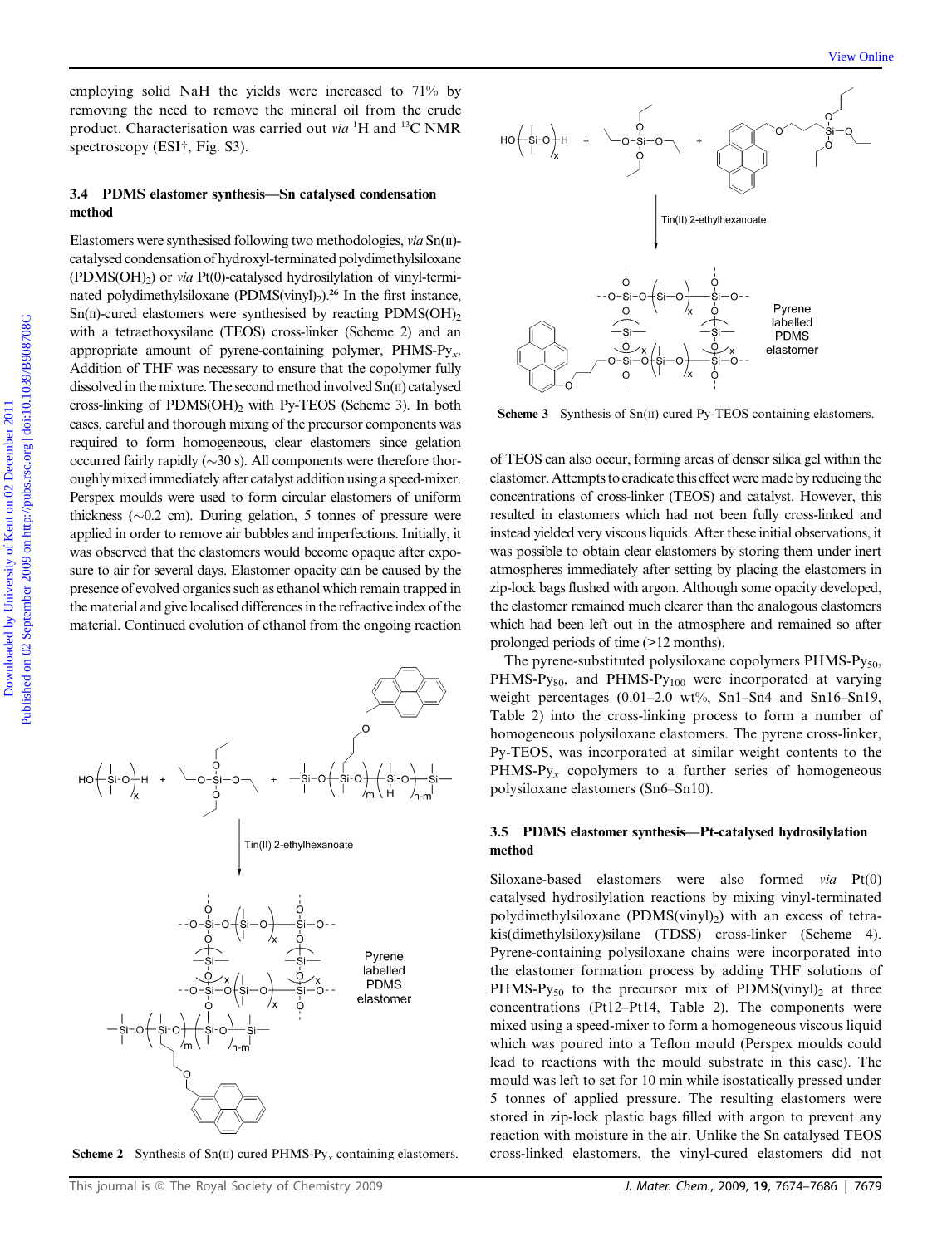

**Scheme 4** Synthesis of  $Pt(0)$  cured  $PHMS-Py_x$  containing elastomers.

become opaque over time. However, as increasing concentrations of copolymer were introduced into the elastomers they became less clear and displayed imperfections caused by effervescence. Thus, while Pt12 (0.02 wt% PHMS-Py<sub>50</sub>) was clear, Pt13 (0.2 wt% PHMS-Py<sub>50</sub>) had clear bubbles in the elastomer and Pt14 was entirely opaque. This is most likely a result of hydrogen evolution or rapid curing leading to trapped air. The elastomers were also light brown or dark yellow in colour due to the presence of residual platinum complexes.

#### 3.6 Mechanical analysis

Thermal and mechanical analysis was performed on several samples in order to obtain preliminary data regarding the nature of the elastomers formed using either  $Pt(0)$  or  $Sn(II)$  cross-linking systems. DMA was used to measure the stiffness, hysteresis and recovery properties of the elastomers containing pyrene. Due to the elastomers not exhibiting ideal stress–strain behaviour, the gradient of each trace is hereby referred to as the 'bulk modulus'.

At 25 °C, the materials prepared using an  $Sn(II)$  curing mechanism (Sn1, Sn3, Sn10) and the pyrene-labelled block copolymer PHMS-Py*<sup>x</sup>* exhibited larger bulk moduli than the Pt(0) catalysed elastomers (Pt12, Pt13, Pt15), suggesting significantly mechanically stiffer materials (Fig. 2). The  $Sn(II)$  cured materials also show the most 'ideal' stress–strain traces which may be due to the significantly longer PDMS chains used  $(M<sub>w</sub>)$ 26 000) and the increased efficiency of the catalyst. Noticeable increases in hysteresis and the bulk modulus were observed for the elastomer with a low pyrene loading  $(0.01 \text{ wt\%}, \text{Sn1})$  when compared to the 'blank' PHMS control (0 wt%, Sn10). However, at a higher loading  $(0.1 \text{ wt\%}, \text{Sn3})$  hysteresis decreased and the



Fig. 2 Stress–strain plots from DMA of PHMS-Py*<sup>x</sup>* containing elastomers measured at 25  $^{\circ}$ C.

elastomer had a similar stiffness to Sn10. The reason for this remains unclear. The Pt(0) cured materials show the opposite trend to the  $Sn(II)$  cured materials. An increase in the loading of the siloxane copolymer (from 0 wt% to 0.02 wt%) caused an initial decrease in the amount of observed hysteresis and decrease in the bulk modulus associated with the stress–strain curves. A higher loading (0.2 wt%, Pt13) led to a return of significant hysteresis and a decrease in stiffness similar to that of the blank sample (Pt15). An explanation for this is not clear and more extensive testing needs to be performed on a wider range of elastomers.

The elastomers containing Py-TEOS as a cross-linking component (Fig. 3) were similar to the  $Sn(II)$ -cured elastomers incorporating the pyrene copolymers. The materials produced were stiff and displayed little hysteresis with the notable exception of Sn6 which had a low loading of the pyrene component  $(0.01 \text{ wt\%})$ . The incorporation of a low loading of the pyrene component led to noticeable hysteresis and increase in plasticity. However, the properties of the elastomers recovered towards the



Fig. 3 Stress–strain plots from DMA of Py-TEOS containing elastomers measured at 25  $^{\circ}$ C.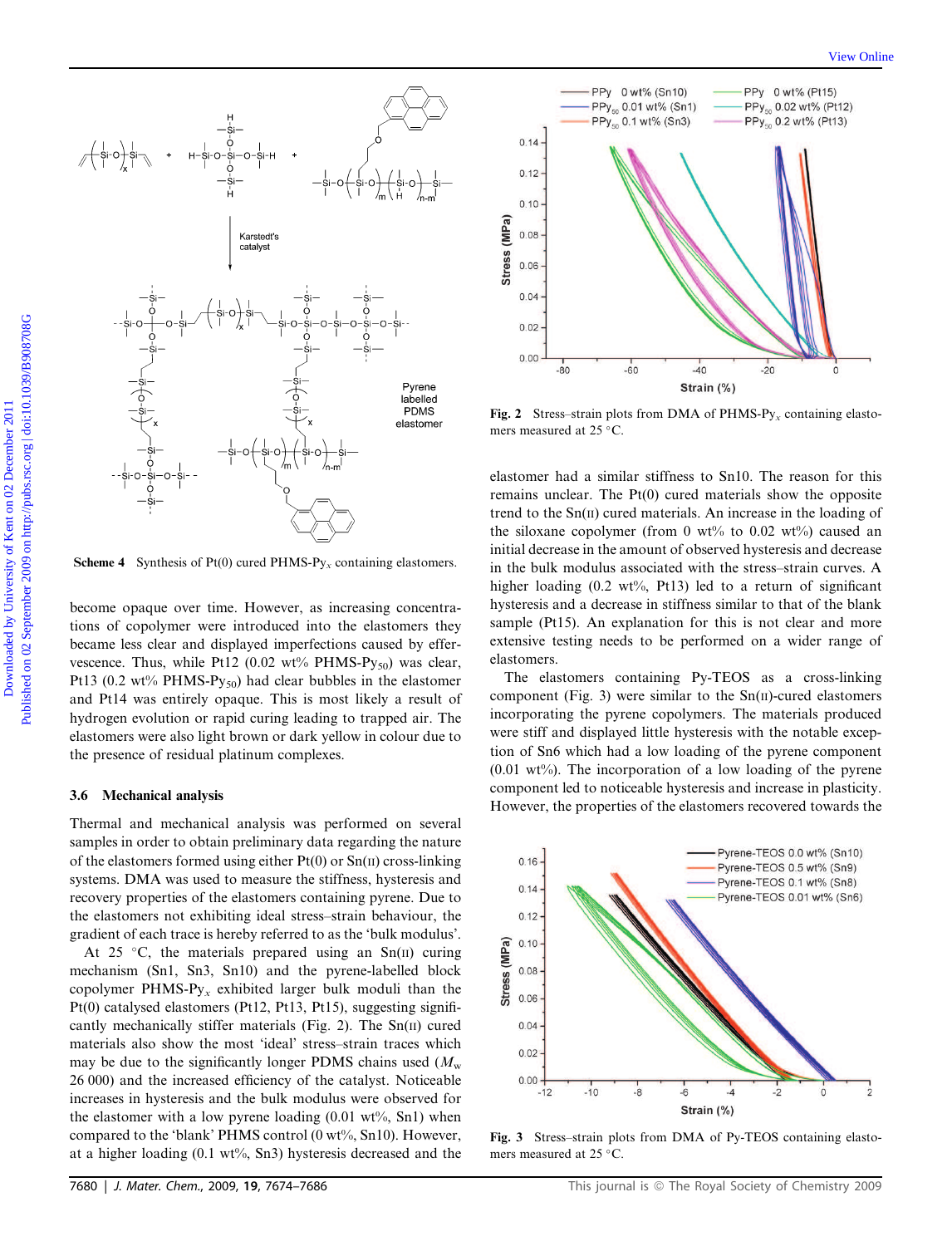values of the 'blank' elastomer (Sn10) as higher loadings of Py-TEOS (Sn8, Sn9) were incorporated.

Furthermore, the materials show some evidence of compression set, which is a progressive shift of the compression–release cycle towards more negative strain values. When stress–strain curves were measured at 40  $^{\circ}$ C, all of the materials exhibited the same general trends in bulk moduli and stress–strain behaviour as shown by the data collected at  $25^{\circ}$ C (see ESI†, Fig. S4). However, due to the increase in temperature the materials began to show increased evidence of compression set and hysteresis, and therefore softening.

#### 3.7 Thermal analysis

In order to determine the comparative effects of pyrene present within the siloxane elastomers, DSC analysis was performed on a number of elastomers. Glass transition temperatures  $(T<sub>g</sub>)$ , exothermic, and endothermic peaks were observed at approximately  $-120$  °C,  $-90$  °C, and  $-45$  °C, respectively, in a number of samples (Fig. 4, ESI†, Table S1). Sn(II) cured elastomers (Sn1, Sn3, Sn6, and Sn8) show a  $T_g$  at  $-116$  to  $-117$  °C which is characteristic for PDMS elastomers.<sup>27</sup> However, the  $Pt(0)$  cured elastomers (Pt12, Pt13, and Pt15) did not show strong, distinct  $T<sub>g</sub>$ s at this temperature. This is a consequence of the use of low molecular weight PDMS  $(M_w 186)$  in these materials compared to the high molecular weight PDMS  $(M_w 26000)$  used in the  $Sn(II)$  materials. As has been observed previously,<sup>27,28</sup> a strong 'cold crystallisation' peak (exotherm) was also observed for the Sn(II) cured samples from  $-85$  to  $-92$  °C corresponding to the polymer chains orientating and forming crystalline regions within the sample. However, no obvious cold crystallisation peak was observed for Sn10 (0 wt% pyrene), despite an endothermic transition at  $-48$  °C indicating that the sample contained significant crystalline regions. Crystallisation appears to have been inhibited during the cooling process (prior to the first heating run shown in Fig. 4) by the presence of the pyrene in comparison to the sample containing no pyrene. Comparing samples Sn1 and Sn3 which contain  $0.01$  wt% and  $0.1$  wt% PHMS-Py<sub>50</sub>, respectively, there is a small increase (from  $-88$  to  $-85$  °C) in the cold crystallisation temperature as the pyrene



Fig. 4 First DSC heat runs recorded for various pyrene-labelled elastomers.

content is increased. Likewise, samples Sn6 and Sn8  $(0.01 \text{ wt})$ and 0.1 wt% pyrene-containing cross-linker, respectively) show a similar increase  $(-92 \text{ to } -89 \text{ °C})$  with increasing pyrene content. This may be due to the fact that the pyrene disrupts the crystallinity of the PDMS network. Previous studies have shown that the cold crystallisation temperatures of siloxane elastomers decreased with increasing silica content due to the introduction of internal stresses and the presence of crystals.<sup>29</sup> Melting (endothermic) peaks were observed for all of the Sn cured samples at approximately  $-48$  °C, near identical to the 'blank' Sn10. The Pt12 containing PHMS-Py<sub>50</sub> displayed a very small cold crystallisation peak and Pt13 displayed no crystallisation peak. These samples also showed no deviation from the amorphous melting peak of the 'blank' elastomer (Pt15) at  $-42$  °C. As expected, and in contrast to the elastomers, the pyrene-containing cross-linker (Py-TEOS) and the pyrene-containing polysiloxane precursor (PHMS-Py<sub>50</sub>) showed no exo- or endothermic peaks. For PHMS-Py<sub>50</sub>, a small  $T_g$  was observed at -121 °C.

#### 3.8 Photoluminescent characterisation

Pyrene forms excimers when an excited state pyrene molecule interacts with another molecule in the ground state. The excimer emission spectrum is broad, featureless, and bathochromically shifted (480 nm) compared to the photon emitted by an excited state monomer (390 nm). The advantages of using pyrene in such systems are based upon its sensitivity to its immediate environment since the wavelength of the excimer emission peak depends on its solubility in a medium (local polarity) and its interaction with other pyrene molecules (concentration). For example, it is possible to observe the excimer peak associated with pyrene at low concentrations in ethanol. Conversely, pyrene molecules are kept apart and do not form dimers as readily in a solvent such as THF, and therefore the excimer peak is not observed at low concentrations.<sup>30</sup>

The UV-vis spectra of pyrenemethanol, 1-allyloxymethylpyrene, and the PHMS-Py*<sup>x</sup>* copolymers all exhibited characteristic absorbance peaks at 314, 328, and 344 nm due to the pyrene moiety (ESI†, Fig. S5). As expected, the 1-allyloxymethylpyrene was photoluminescent in solution; at low concentrations (1  $\times$  $10^{-6}$  mol dm<sup>-3</sup>) a characteristic peak ( $\lambda_{\text{max}}$  390 nm) associated with the  $\pi-\pi^*$  transitions of the monomeric form of pyrene is observed. At higher concentrations, a broader peak with  $\lambda_{\text{max}}$  of 480 nm corresponding to the excimer is present (Fig. 5). Intermediate concentrations gave spectra displaying both peaks.



Fig. 5 Photoluminescent spectra for allyloxymethylpyrene in THF: (a)  $1 \times 10^{-6}$  mol dm<sup>-3</sup>, (b)  $1 \times 10^{-3}$  mol dm<sup>-3</sup> and (c)  $1 \times 10^{-2}$  mol dm<sup>-3</sup>.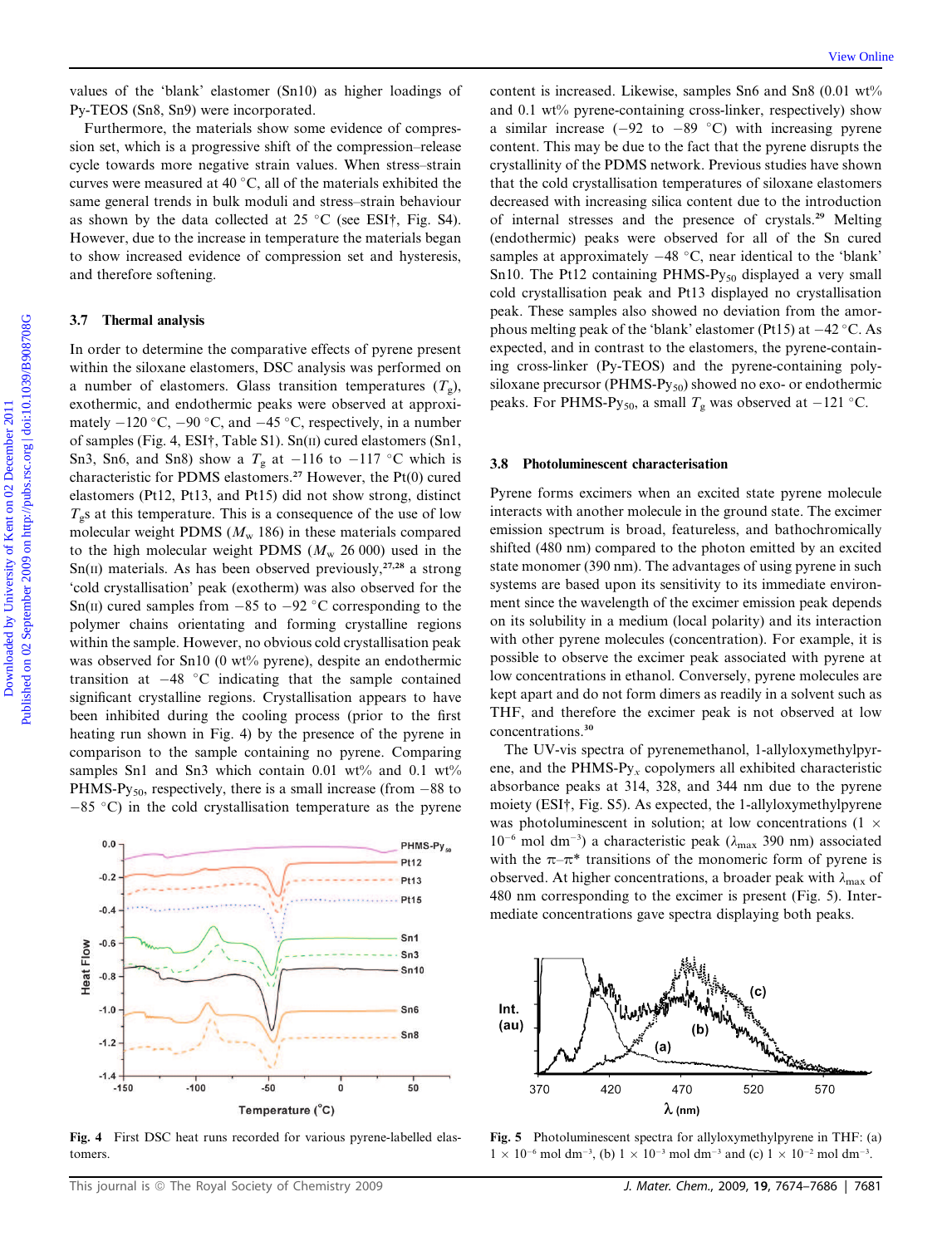

Fig. 6 Excitation ( $\cdots$ ,  $\lambda_{em} = 483$  nm) and emission ( $\cdots$ ,  $\lambda_{ex} = 343$  nm) spectra for PHMS-Py<sub>80</sub> in THF,  $1 \times 10^{-7}$  mol dm<sup>-3</sup>.

pyrene below a concentration of  $1 \times 10^{-6}$  in CH<sub>2</sub>Cl<sub>2</sub>, it follows that excimer formation must be due to intramolecular aggregation, *i.e.* the interaction between pyrene moieties present on the same polymer chain.

All of the prepared elastomer samples containing pyrene displayed photoluminescent behaviour upon excitation at 343 nm. As expected, the Sn catalysed elastomers derived from pyrene– siloxane copolymers showed a major pyrene excimer emission peak at 480 nm, with a small monomer emission peak at 390 nm



**Fig. 8** Ratios of photoluminescent maximum intensities of excimer  $(I_{\text{exc}})$ and monomer  $(I_{\text{mon}})$  peaks for varying quantities of pyrene in PHMS-Py50 and Py-TEOS elastomer formulations.



Fig. 7 Photoluminescent emission spectra for  $(\lambda_{\text{ex}} = 343 \text{ nm})$  the pyrene-containing elastomers.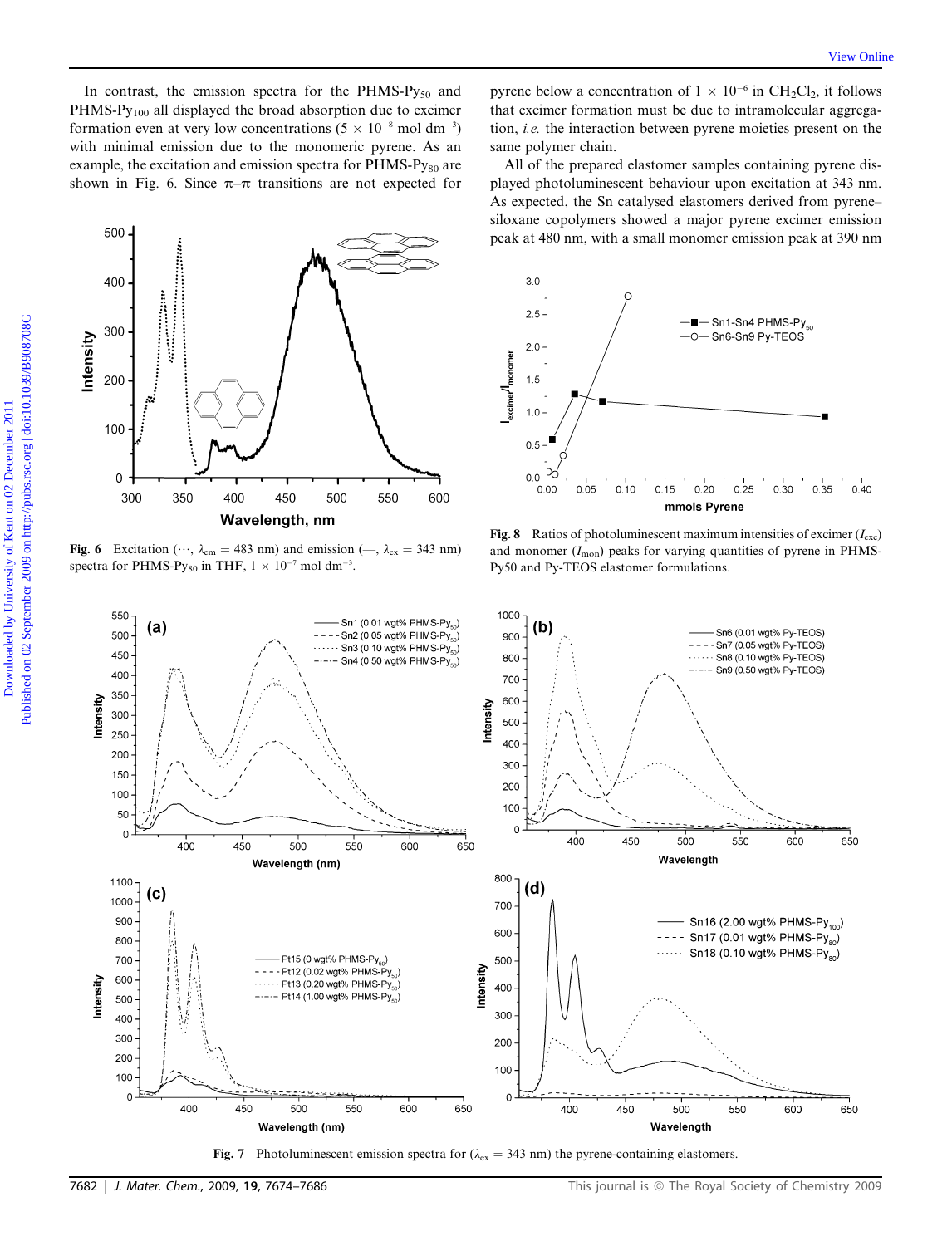(Fig. 7a and d). The 'blank' Sn catalysed elastomer, Sn10, formed without a pyrene–siloxane copolymer or Py-TEOS showed no fluorescence emission over the observed range (355–650 nm). For the PHMS-Py<sub>50</sub> containing Sn catalysed samples Sn1-Sn4 (Fig. 7a) the intensity ratio of the excimer : monomer peaks was not proportional to the weight of  $PHMS-Py_{50}$  (and therefore concentration of Py) in the sample formulations (Fig. 8). Again this is indicative of intramolecular excimer formation. The formation and hence photoluminescent intensity of pyrene excimers should be directly proportional to concentration (see the results for Sn6–Sn9). The fact that the monomer intensities of Sn3 and Sn4 were nearly identical indicates that a certain portion of the pyrenes on the PDMS chains may be inhibited from forming excimers at all irrespective of concentration, *i.e.* the bonding of the pyrene moieties onto a PDMS chain may actually inhibit excimer formation, though this remains speculation.

In contrast to the intensity ratios of the excimer : monomer peaks for Sn1–Sn4, the Py-TEOS containing sample appeared to show that excimer formation in these elastomers was directly proportional to the mmol of pyrene (and hence concentration) included in the elastomer formulation. The excimer emissions in these samples must arise from paired pyrenes attached to separate sites within the network. Whilst only four values for  $I_{\text{ex}}/I_{\text{mon}}$ were obtained it would appear that the excimer concentration increases linearly with concentration as expected.

The Pt-catalysed samples, Pt12, Pt13 and Pt14, displayed unusual photoluminescent spectra in that only weak fluorescence due to excimer formation was visible (Fig. 7c). Furthermore in contrast to the Sn catalysed samples the vibrational structure for the pyrene monomer peaks was clearly visible with the I1, I2 and I3 bands clearly discernible. The low intensity of the excimer emission, despite the existence of intermolecular excimers for the isolated polymer chains themselves and in the Sn1–Sn4 samples, is highly curious. Two possibilities exist: (i) the elastomer environment from the Pt-catalysed systems (with their very short PDMS chains) constricts intramolecular and intermolecular aggregation of the pyrene luminophores (perhaps by inducing a fully extended conformation in the  $PHMS-Py_{50}$  chains); (ii) the excimer emission is being quenched. Given that the chemistry/ structure of the elastomers themselves is not radically different from the Sn catalysed samples it is most likely that the Pt catalyst itself is causing quenching of excimer emission (both  $Pt^{2+}$  and platinum colloids are known to exist at the end of the hydrosilylation reaction).<sup>31</sup> Pt nano-particles have been demonstrated to quench the luminescence of a number of fluorophores and it is not unknown for  $Pt^{2+}$  complexes to also act as quenchers.<sup>32</sup> Whilst quenching may or may not be a result of the Pt in the sample it must be viewed as a contender for the cause of the absence of excimer fluorescence. However, this is speculation at present and this area needs further investigation to determine whether conformational/mobility effects are inhibiting excimer formation or emission is being quenched. The 'blank' Pt-catalysed pyrene-free elastomer, Pt15, displayed limited emission over the range 350–450 nm; the origin of this is unclear but is tentatively ascribed to residual platinum species in the sample.

Two elastomer samples containing PHMS-Py<sub>80</sub> were prepared (Sn17, Sn18) and these displayed fluorescence spectra broadly similar to those observed for the equivalent PHMS-Py50 samples  $(Sn1–Sn4)$ . Interestingly the sample prepared using PHMS-Py<sub>100</sub>

(which possesses no significant Si–H bonding sites) displayed both excimer and monomer peaks with the latter displaying a similar resolution of the vibrational fine structure to that observed for Pt13 and Pt14. No immediate explanation is available for this difference. Little can be surmised about the mobility or conformation of the polymer chain itself at present, *i.e.* whether reduced (or increased) mobility gives rise to the resolved vibrational fine structure. The covalently bonded nature of the PHMS-Py*<sup>x</sup>* and Py-TEOS samples and their resistance to leaching of the pyrene from the material even under adverse conditions (*e.g.* in the presence of heat and organic solvent) were demonstrated by performing a Soxhlet extraction with THF on Sn7 (Py-TEOS), Pt13 (PHMS-Py<sub>50</sub>) and Sn16 (PHMS-Py<sub>100</sub>). For Sn7 and Pt13 the photoluminescent spectra before and after extraction were nearly identical (ESI†, Fig. S6); for Sn16 which contained PHMS-Py100, which was not bound to the elastomer matrix, a significant reduction in photoluminescent intensity was observed (to less than 25% of initial value). This is a consequence of leaching of pyrene-containing material from the silicone matrix aided by THF solvation.

#### 3.9 Photoluminescent behaviour under stress

As the stretching of a polysiloxane film occurs, a conformational change and an unravelling phenomenon take place.<sup>33</sup> When a polymer containing intermittently spaced pyrene substituents is stretched, the orientation and degree of overlapping of the pyrene moieties should also change. For example, if an overall effective decrease in  $\pi$ -stacking (excimer  $\pi$ – $\pi$  interaction) occurs, this should manifest itself in the decrease in dimer formation (480 nm) and a relative increase in monomer abundance  $(\sim 390 \text{ nm})$ . To monitor the effects of stretching, two elastomer samples were mounted into an extensometer fitted inside a fluorimeter. The set-up of the extensometer and fluorimeter is illustrated schematically in Fig. 9. The extensometer was graded in 0.5 mm increments and stretching of the



Fig. 9 Illustration of extensometer set-up inside the fluorescent spectrophotometer.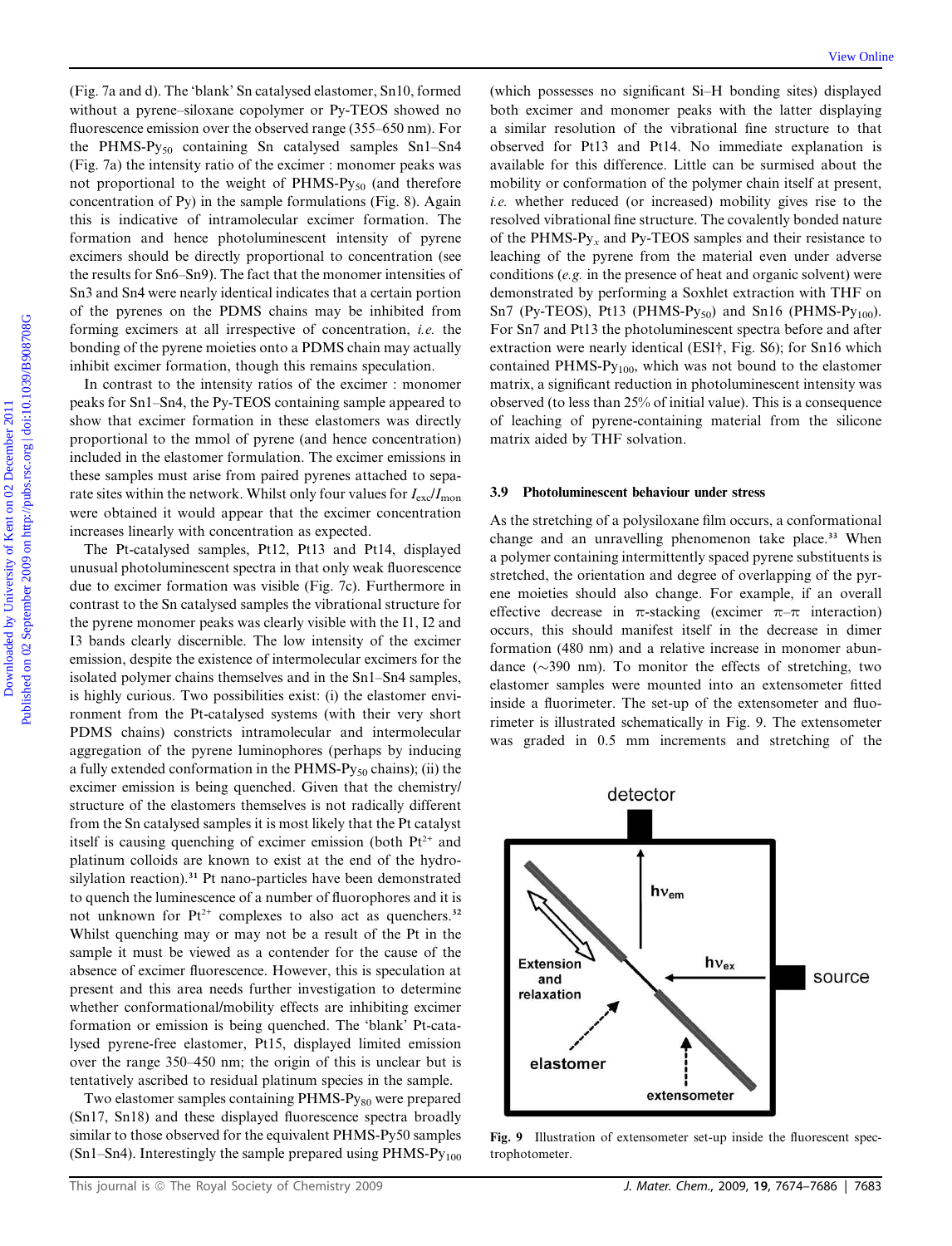

Fig. 10 Change in emission spectrum of Pt12 (0.02 wt% PHMS-Py<sub>50</sub> in PDMS elastomer) with stretching to 2.0 mm (13.3% strain) at 0.5 mm increments.

elastomers was performed by increasing and decreasing the extension in 0.5 mm increments up to a maximum of 3 mm; the region of the elastomer between the clamps was 15 mm and hence the maximum extension was 20%. As the elastomers were extended and then relaxed the fluorescence emission spectra were recorded (excitation at 343 nm). Pt12 was chosen as an example of a PHMS-Py*<sup>x</sup>* containing PDMS elastomer and the resultant spectra are overlaid in Fig. 10. As the sample was stretched, the wavelength intensity at 480 nm (excimer) was observed to decrease. This may be due to the decrease in elastomer thickness, and therefore path length leading to a decrease in the effective concentration of pyrene in the beam. However, for this elastomer (synthesised from the pyrene-containing copolymer) these changes in intensity with stretching were weak if at all discernable. Furthermore the intensities were patchy across the sample and difficult to reproduce. Therefore, while Pt12 showed a change upon stretching, in this case, these results were not reproducible since illumination of a different portion of the elastomer leads to no significant change in intensity when stretched. Overall it appears that this type of elastomer was not suitable for photoluminescent sensing of strain; interpretation of any photoluminescent change would also be complicated by the residual Pt luminescence (observed for Pt15).

In contrast to the pyrene-containing polymer sample, a Py-TEOS labelled elastomers (Sn9) displayed a significant increase in excimer emission ( $\lambda_{\text{max}}$  = 480 nm) intensity with stretching and decrease in emission intensity with relaxation (Fig. 11). This effect was reproducible over the sample surface, although the initial intensities still varied slightly at different sites. The changes in initial intensity are probably due to slight changes in the angle of incidence of the excitation and emission beams (the extensometer set-up did not allow for precise control over this variable). There may also be small variations in pyrene concentration throughout the sample. Studies are in progress to investigate these possibilities. Fig. 12 illustrates the average change in intensity (normalised to the intensity of emission at zero extension) shown over 3 stretching and recovery cycles of Sn9; no significant hysteresis was observed within the range of experimental error. Furthermore after 12 months storage significant changes in intensity with extension and relaxation



Fig. 11 Change in emission spectra of (a) Sn9 and (b) Sn9a (0.5 wt% Py-TEOS) with stretching (to 3.0 mm, 16.7% strain) and relaxation at 0.5 mm increments.



Fig. 12 Changes in photoluminescent emission intensity ratios  $(I =$ emission at increment *x* and  $I_0$  = intensity in relaxed state) for Sn9 through 3 extension and relaxation cycles and the same sample after 12 months storage under argon.  $2 \text{ mm} = 13.3\%$  strain.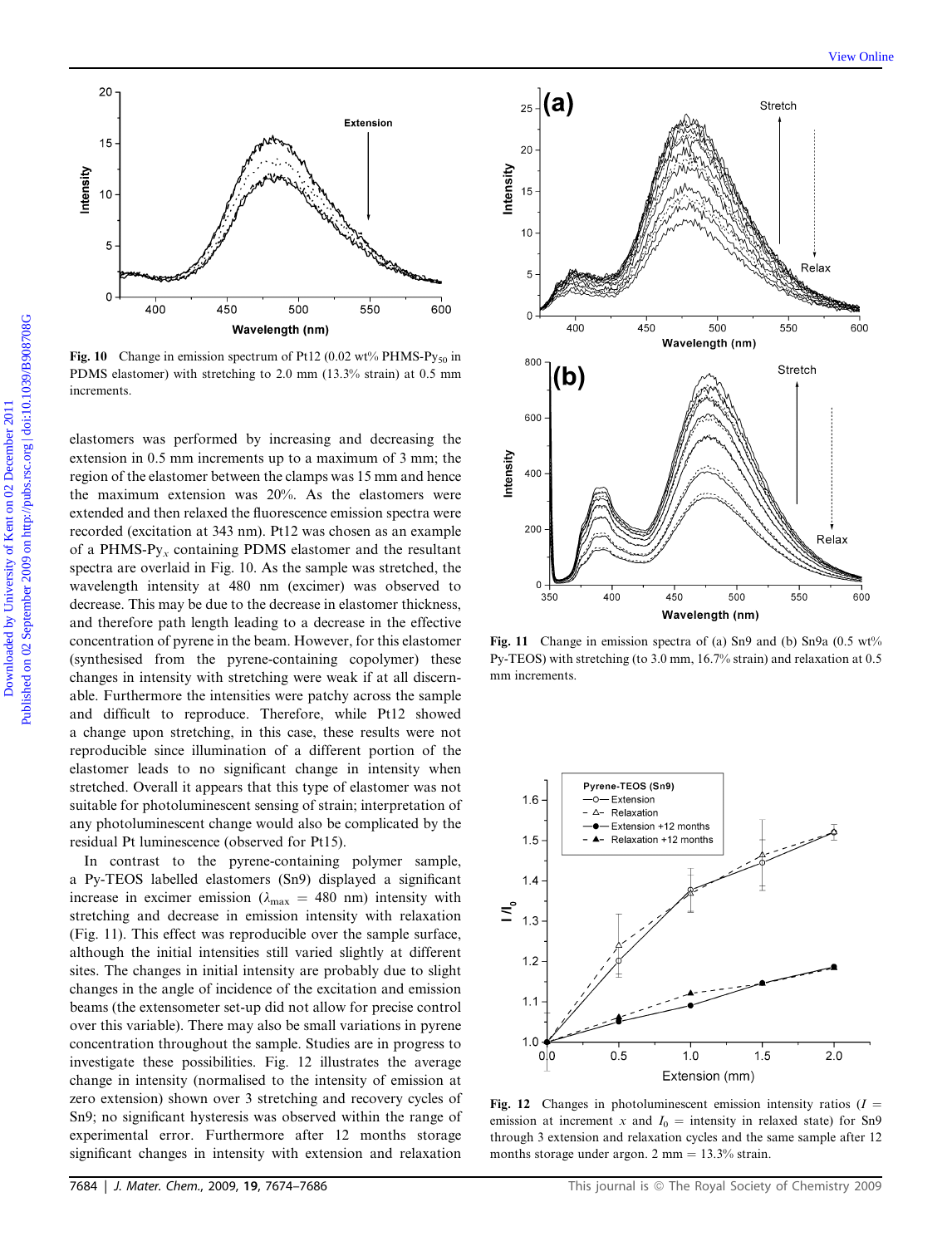

Fig. 13 Variation in the ratios of excimer  $(I_{\text{exc}})$  to monomer  $(I_{\text{mon}})$ pyrene photoluminescent intensities at  $\lambda_{\text{max}}$  with extension and relaxation over 3 cycles.  $2 \text{ mm} = 13.3\%$  strain.

were still observed, though significant decrease in response to deformation was observed, however, these changes could be a result of changes in experimental set-up. Further studies are underway to ascertain long-term stability of the fluorescent response in these systems. A further sample of Sn9 was synthesised (Sn9a) and this displayed similar changes in intensity with extension and relaxation (Fig. 11b). Intriguingly the ratio of excimer to monomer emission actually decreased with stretching (Fig. 13), indicating that the abundance of the monomeric pyrene is increasing in relation to the excimer concentration upon the application of stress. More detailed and careful studies are underway to determine what might cause this behaviour in the Py-TEOS elastomer. A possible explanation would be a significant re-orientation of the pyrene moieties in the elastomer with deformation. Whilst initially randomly aligned, upon stretching a degree of alignment was induced across the pyrene molecules and the total area capturing incident excitation light increases. Furthermore the decrease in the intensity of the excitation peak corresponding to the excimer peak relative to the monomer excitation peak indicates that excimer pairs are being disrupted resulting in a relative increase in monomer concentration.

#### 4. Conclusions

The synthesis of allyl-functionalised pyrene provided an efficient route to pyrene-substituted polysiloxanes. A range of copolymers with varying degrees of pyrene content were synthesised; the remaining unconjugated Si–H sites were employed as crosslinking sites in order to incorporate the copolymers into the siloxane elastomer networks. The networks were formed *via* either Sn(II) catalysed condensation or Pt(0) catalysed hydrosilylation reactions. As the pyrene–siloxane copolymer content increased, the elastomers became less homogeneous, more opaque, and in some cases where Pt(0) was used to cross-linked elastomers, bubbles tended to form. In a more successful approach a pyrene-labelled cross-linker molecule was synthesised possessing a triethoxysilane moiety suitable for acting as a cross-linker site in an Sn(II) cured elastomer. Importantly, preliminary experiments indicated that the incorporation of pyrene (either bound to a polymer or at a cross-linking site) did

not significantly alter the thermal or mechanical properties of the elastomer.

Fluorescence spectroscopy showed that the elastomers displayed excimer emission peaks indicative of pyrene dimers, and in some cases also gave emission peaks corresponding to pyrene monomers. By stretching certain elastomers to various degrees inside a fluorimeter, it was possible to detect changes in emissions at 390 nm and 480 nm. A pyrene–polysiloxane copolymer containing elastomer gave some results demonstrating variations in intensity with deformation, although these results varied depending on the site of emission of the elastomer and were not reproducible. The alternative method of chemically bonding pyrene at cross-linking sites within the elastomers also proved successful in synthesising fluorescent PDMS elastomers. The emission peaks displayed by these materials gave reproducible variations in intensity with extension and relaxation of the elastomers. Coupled with the maintenance of similar physical properties to the blank elastomer (containing no pyrene) this provides a promising route for the *in situ* non-invasive method of monitoring strain in silicone elastomers and possibly ultimately calibrating emission intensity with deformation. Further detailed results and in-depth discussion of the response of the pyrenelabelled elastomers to stress (such as fluorophore orientation, scaling of response with strain, homogeneity of fluorophore distribution, 2D imaging for example) will be presented in a forthcoming publication. In addition, a detailed correlation of mechanical and thermal properties with pyrene concentration and prolonged cycling studies will be investigated.

#### Acknowledgements

We thank the EPSRC for support from a DTA and CASE award for D. R. T. Roberts.

#### References

- 1 (*a*) C. W. Tang, *US Pat.*, 4 356 429, 1982; (*b*) S. A. Van Slyke, C. W. Tang, *US Pat.*, 4 539 507, 1985; (*c*) C. W. Tang, C. H. Chen, *US Pat.*, 4 769 292, 1988.
- 2 J. Bisberg, W. J. Cumming, R. A. Guadiana, K. D. Hutchinson, R. T. Ingwall, E. S. Kolb, P. G. Mehta, R. A. Minns and C. P. Petersen, *Macromolecules*, 1995, 28, 386.
- 3 B. J. Basu, A. Thirumurugan, A. R. Dinesh, C. Anandan and K. S. Rajam, *Sens. Actuators, B*, 2005, 104, 15.
- 4 B. J. Basu, N. Vasantharajan and C. Raju, *Sens. Actuators, B*, 2009, 138, 283–288.
- 5 F. Lu, L. Gao, L. Ding, L. Jiang and Y. Fang, *Langmuir*, 2006, 22, 841.
- 6 T. Ikawa, T. Shiga and A. Okada, *J. Appl. Polym. Sci.*, 1997, 66, 1569.
- 7 H. Spanggaard, M. Jorgensen and K. Almdal, *Macromolecules*, 2003, 36, 1701.
- 8 D. Olmos, A. J. Aznar, J. Gonzalez-Benito and J. Baselga, *J. Mater. Process. Technol.*, 2003, 143, 495.
- 9 J. Vandendriessche, P. Palmans, S. Toppet, N. Boens, F. C. De Schryver and H. Masuhara, *J. Am. Chem. Soc.*, 1984, 106, 8057.
- 10 K. D. Belfield, C. Chinna and O. Najjar, *Macromolecules*, 1998, 31, 2918.
- 11 S. J. Clarson, in *Silicon-Containing Polymers*, ed. R. G. Jones, W. Ando and J. Chojnowski, Kluwer Academic Publishers, Dordrecht, 2000, ch. 5, p. 139.
- 12 F. B. Dias, J. C. Lima, A. L. Macanita, S. J. Clarson, A. Horta and I. F. Pierola, *Macromolecules*, 2000, 33, 4772.
- 13 I. Toulokhonova, B. Bjerke-Kroll and R. West, *J. Organomet. Chem.*, 2003, 686, 101.
- 14 S. D. Kim and J. M. Torkelson, *Macromolecules*, 2002, 35, 5943.